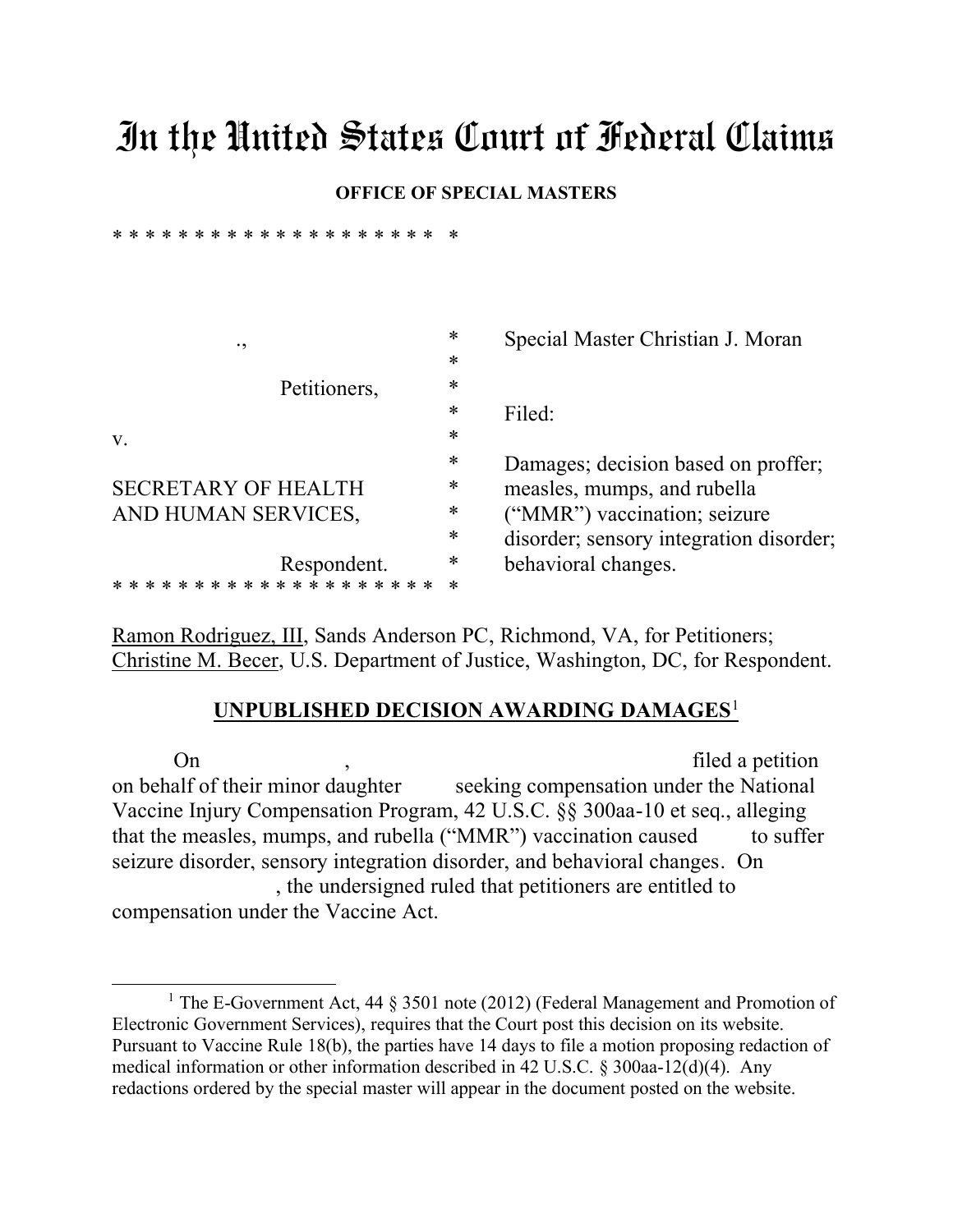On , respondent filed a Proffer on Award of Compensation, to which petitioners agree. Based upon the record as a whole, the special master finds the proffer reasonable and that petitioners are entitled to an award as stated in the Proffer. Pursuant to the attached Proffer the court awards petitioner:

**1. A lump sum payment of \$658,221.20, representing trust seed funds consisting of the present year cost of compensation for residential facility expenses in Compensation Year 2081 through Compensation Year 2085 (\$592,212.50) and life care expenses in the first year after judgment (\$66,008.70), in the form of a check payable to** 

**, as set forth in Appendix A: Items of Compensation for .;**

- **2. A lump sum payment of \$1,261,309.00, representing compensation for lost future earnings (\$1,011,309.00) and pain and suffering (\$250,000.00), in the form of a check payable to petitioners as guardian(s)/conservator(s) of ., for the benefit of No payments shall be made until petitioners provide respondent with documentation establishing that they have been appointed as the guardian(s)/conservator(s) of estate. If petitioners are not authorized by a court of competent jurisdiction to serve as guardian(s)/conservator(s) of the estate of , any such payment shall be made to the party or parties appointed by a court of competent jurisdiction to serve as guardian(s)/conservator(s) of the estate of upon submission of written documentation of such appointment to the Secretary;**
- **3. A lump sum payment of \$13,429.07, representing compensation for past unreimbursable expenses, in the form of a check payable to petitioners;**
- **4. A lump sum payment of \$21,765.16, representing compensation for**  satisfaction of a **, payable jointly to petitioners and**  and **and and and mailed to:**